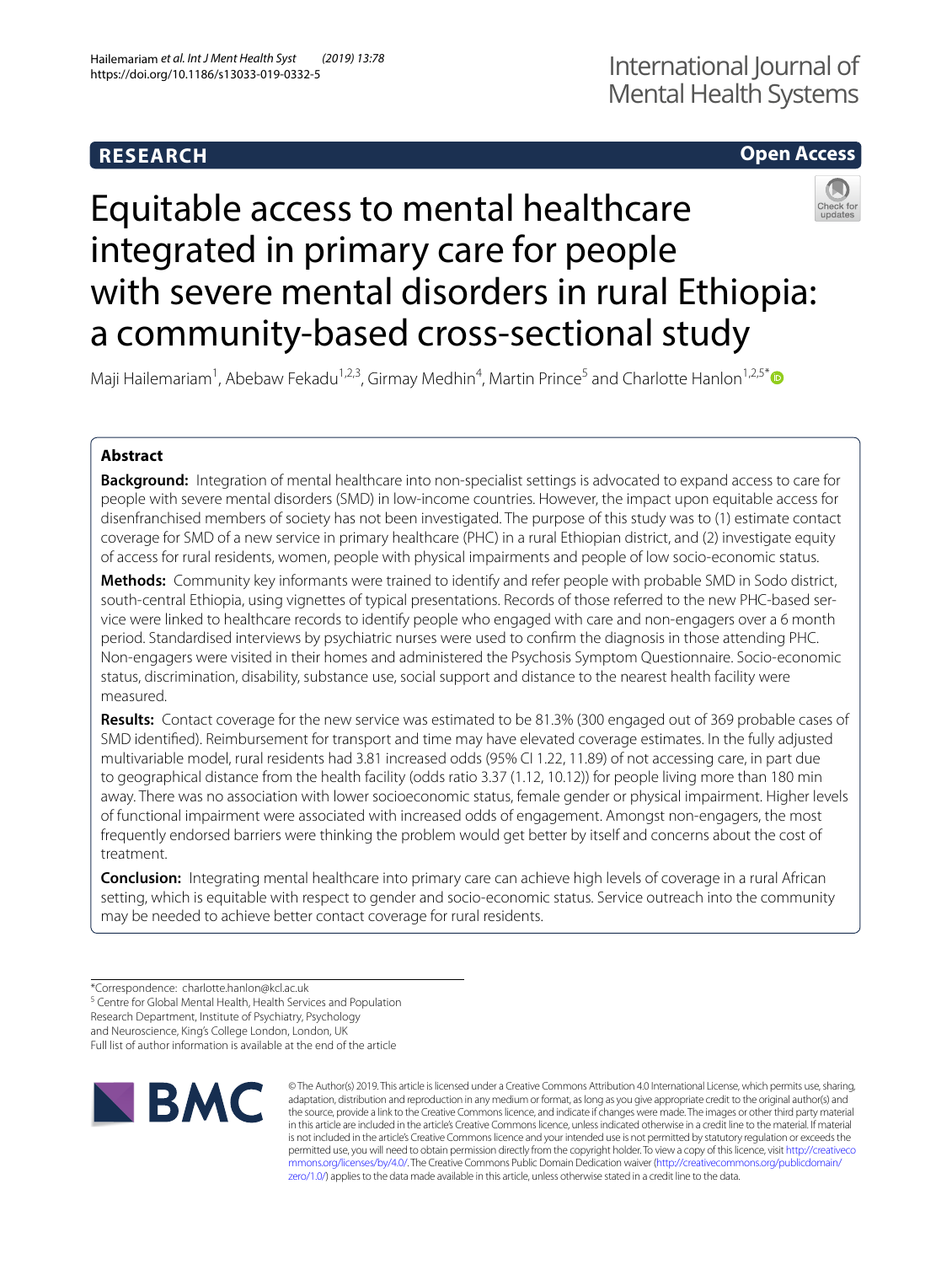**Keywords:** Mental health services, Rural residence, Mental health, Coverage, Sub-Saharan Africa, Healthcare disparities, Health equity

#### **Background**

Despite the substantial disability associated with mental and neurological disorders in most low- and middle-income countries (LMICs), mental health services remain numerically limited, geographically centralised and structurally hospital-based. As a consequence, there is a large treatment gap, with over 90% of people with severe mental disorders (SMD; referring to psychotic and afective disorders associated with recurrent or enduring disability) never receiving evidence-based care in most low-income countries [[1\]](#page-9-0). Inadequate care for people with SMD in LMICs contributes to disability, poverty, marginalisation, premature mortality and human rights abuses [\[2](#page-9-1)].

To narrow this large treatment gap, the World Health Organisation (WHO) has introduced the mental health Gap Action Programme (mhGAP) which seeks to expand access to mental healthcare through integration into primary care and general healthcare services [[3](#page-9-2)]. Although the integration approach is conceptually appealing, and has potential to also improve physical healthcare of people with SMD and reduce stigma, actual implementation has been challenging [[4](#page-9-3)]. In response, the PRogramme for Improving Mental health carE (PRIME) was established to investigate efective implementation strategies for integrated care across fve LMICs: Ethiopia, India, Nepal, South Africa and Uganda [[5,](#page-9-4) [6\]](#page-9-5).

An important focus of PRIME is to evaluate and address the factors afecting equitable access to integrated mental healthcare for disenfranchised sections of society. In a qualitative study conducted in the Ethiopian intervention site prior to introduction of the new service, participants anticipated that women, people residing in rural areas, those of low socioeconomic status and those with physical and sensory impairments would be less able to access primary healthcare (PHC) based mental healthcare [[7\]](#page-9-6). However, the relevance of these factors once the service has actually been made available is not known. There is well-established evidence that availability of services cannot be equated with accessibility of services for particular segments of society  $[8-10]$  $[8-10]$  $[8-10]$  $[8-10]$  $[8-10]$ , including studies from Ethiopia  $[11, 1]$  $[11, 1]$ [12\]](#page-9-10). Older age, being unmarried and lower education levels [[12](#page-9-10)], larger household size, not having a history of previous access to care and lack of media exposure [[13](#page-9-11)], have all been shown to be associated with lower access to general healthcare. Hence, a focus on social

determinants is central to understanding barriers to access and designing action towards their alleviation [[14](#page-9-12), [15](#page-9-13)].

Most studies of access to mental healthcare in LMICs focus on centralised, specialist services [\[16\]](#page-9-14), and we are not aware of any published studies that have examined access to integrated primary mental health care services. People with SMD may experience specifc barriers to accessing care, even when locally available, due to lack of autonomy, stigma, impoverishment, discrimination and disempowerment related to long-term illness.

The purpose of this study was to  $(1)$  estimate contact coverage for people with SMD of a new integrated primary mental healthcare service in a rural Ethiopian district, and (2) investigate equity of access for rural residents, women, people with physical and sensory impairments and people of low socio-economic status.

#### **Methods**

#### **Study design**

Cross-sectional, community-based study.

#### **Study setting**

The study was conducted in Sodo district, one of the 15 districts of the Gurage zone, in the Southern Nations, Nationalities and Peoples' Regional state of Ethiopia. Sodo is located about 100 km from Addis Ababa, the capital of Ethiopia. Sodo district combines the rural– urban and highland-lowland geography which is representative of the country  $[5]$  $[5]$ . The population of the district was estimated to be around 160,000 at the time of the study  $[17]$ . The settlement patterns are mostly rural, with only 10% of people living in urban centres [[17](#page-9-15)]. The district has one asphalt road linking it to the neighbouring Oromia region in the North and another Gurage district in the South. The urban settlements largely follow the main road. The district has eight health centres, which serve an average of 40,000 people in urban sub-districts and 25,000 people in rural areas. The health centres are each linked to approximately five health posts run by health extension workers (HEWs; female community health workers with 1 year of training in preventive care after completing grade 10). Prior to the introduction of mental healthcare within all eight health centres through PRIME, the nearest specialist mental healthcare facility was a psychiatric nurse-led out-patient unit located around 30 to 50 km away, or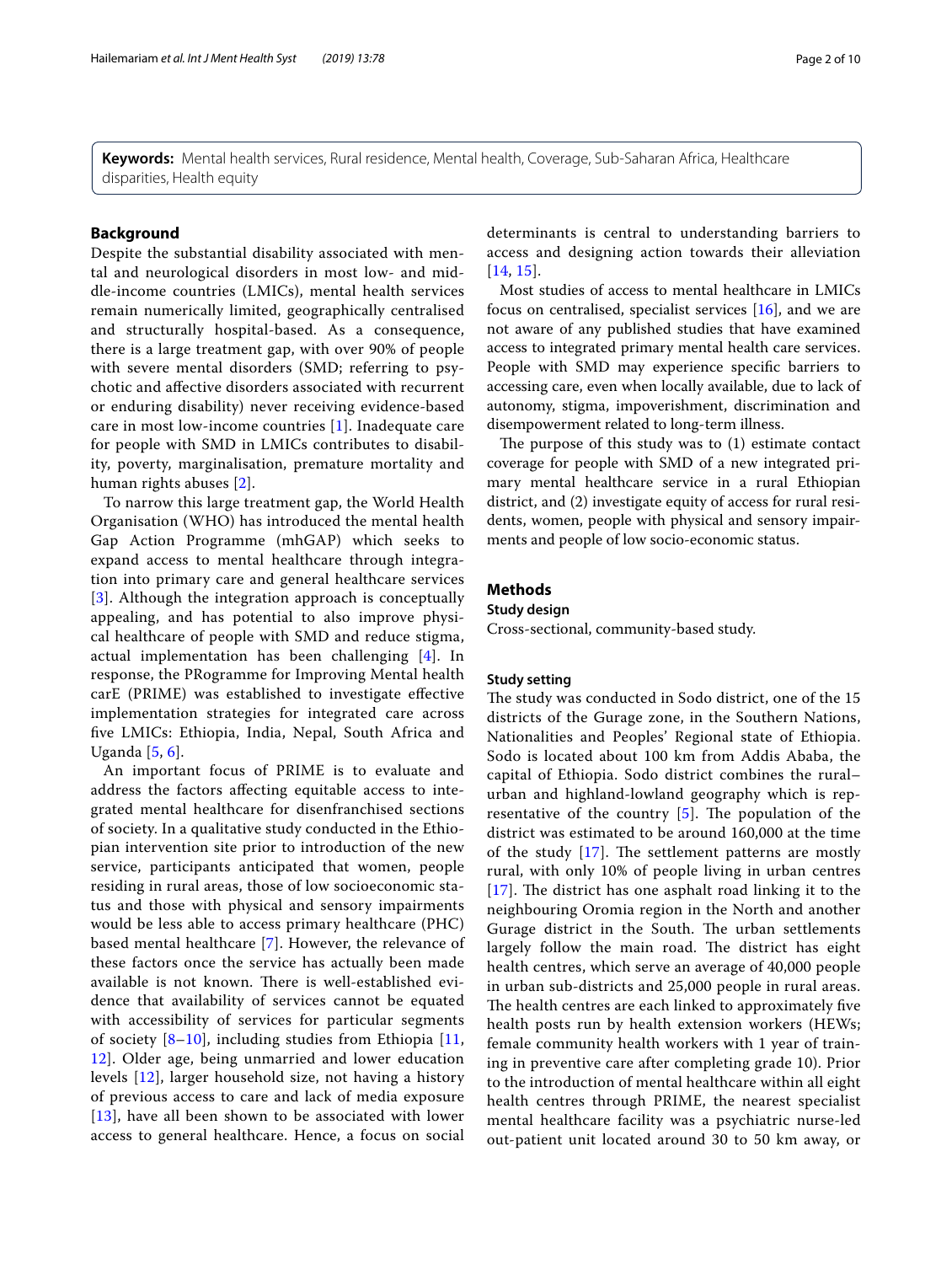in-patient services in Addis Ababa. Part of the PRIME intervention involved 9 days of training for non-specialist PHC staff (mainly public health officers and nurses) to equip them to deliver mhGAP evidencebased packages of care, including diagnosis, assessment and management of selected priority disorders (SMD, depression, epilepsy and alcohol use disorders) [[5\]](#page-9-4).

#### **Case ascertainment**

Sixty-fve health extension workers and 26 key informants (mainly project data collectors who are also members of the community and community leaders) were trained to detect people with probable SMD. The training made use of case vignettes that illustrated common presentations of SMDs in this setting. Key informant detection of people with SMD has been shown to be sensitive, compared to house-to-house screening, in a previous study conducted in the neighbouring district [[18](#page-9-16)]. Psychiatrists and supervised psychiatric nurses provided the half-day training. Those who received the training were requested to conduct house-to-house visits to identify people who had symptoms/behaviours that corresponded to the description of mental disorders provided during the training. People identifed as having probable SMD were encouraged to attend their local health centre on a designated date. Out of people who attended the health centre, those diagnosed by mhGAP-trained PHC workers as having SMD (diagnoses of psychosis or bipolar disorder according to the mhGAP intervention guidelines) were then assessed by project psychiatric nurses using a standardized, semistructured diagnostic interview schedule [[19\]](#page-9-17). Where the PHC staf and the psychiatric nurses disagreed, diagnosis by the psychiatric nurses took precedence. People who were confrmed to have SMD, including primary psychotic disorders (schizophrenia, schizoaffective disorder) or afective disorders (bipolar disorder or severe depression/depression with psychotic features), were invited to participate in the study. Six months post-implementation of the new integrated primary mental healthcare service, lists of referrals made by the HEWs and key informants were collected from each sub-district (kebele). The referral lists were checked against the registry of those receiving treatment at the health centres. Follow-up visits were carried out to the houses of people who were identifed as having probable SMD and referred to PHC but who had not accessed care by the end of 6 months. Both the PRIME project and the PHC registers were reviewed to identify cases who had not been identifed originally by community informants, and who might have been eligible for care during the study period.

#### **Instruments**

Access to care was measured by reviewing attendance of people referred to PHC with probable SMD at 6 months after the introduction of the service.

#### **Measures in non‑engaged group**

The five item, lay-interviewer administered Psychosis Screening Questionnaire (PSQ) [[20](#page-9-18)], was used to determine presence of probable psychotic symptoms in those who were referred but who did not attend PHCs. Barriers that ever stopped, delayed or discouraged access to mental health care were measured using the Barriers to Access to Care Evaluation (BACE-3) which included a 12 item treatment stigma sub-scale  $[21]$  $[21]$ . The Short Explanatory Model Interview (SEMI) [[22\]](#page-9-20) was used to elicit causal attributions.

#### **Measures in engaged group**

People who attended PHC-based care underwent a confrmatory diagnostic interview using the Operational Criteria Checklist (OPCRIT) [\[19\]](#page-9-17) by psychiatric nurses.

#### **Measures in both engaged and disengaged groups**

The WHO 12 item Disability Assessment Schedule (WHODAS 2.0)  $[23]$  $[23]$  was used as a continuous measure of disability associated with mental disorders. The WHODAS has been validated for use in people with SMD in rural Ethiopia [[24\]](#page-9-22). Social support was measured using the three item Oslo-3 scale, which measures the extent of the person's support network, interest shown by others and ease of obtaining practical help  $[25]$  $[25]$  $[25]$ . The presence of alcohol use disorder was measured using the Alcohol Use Disorders Identifcation Test (AUDIT) [\[26](#page-9-24)]. A cut-off score of  $\geq 8$  was used to defne presence of alcohol use disorder. Experience of discrimination due to mental illness was measured using the discrimination and stigma scale (DISC-12), using a sub-scale measuring the scope and content of experienced discrimination [[27\]](#page-9-25). To assess physical and sensory impairment, the Brief Physical Impairment Rating Checklist (BPIRC) was used, which was constructed from items from the Washington Group's disability measure and Work, Family and Well-being (WFW) scales [\[28](#page-9-26), [29](#page-9-27)]. Constituent items of the scale evaluate physical disability in terms of mobility, ability to use hands, vision, hearing with or without aids and speaking.

#### **Data collection**

Data were collected with structured questionnaires administered by trained lay interviewers whose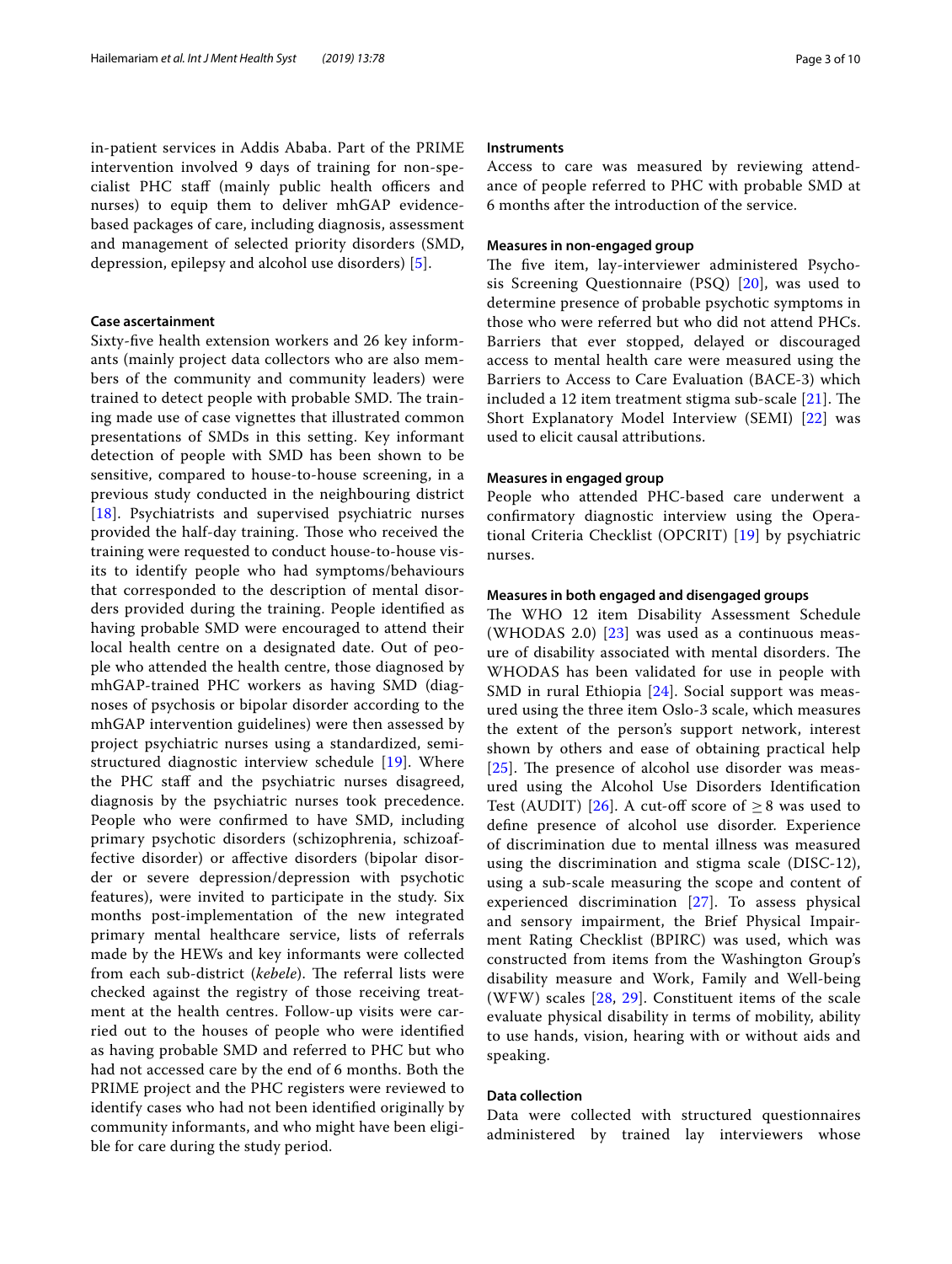educational level ranged from 10th grade to a college degree. Supervisors, with educational levels ranging from a diploma to college degree, were also trained and supported by the study investigators throughout the process. Both the data collectors and the supervisors were trained for a week on administering interviews to people with SMD and their caregivers. Their training sessions also involved practice interviews followed by feedback from the group and the trainers. All of the data collectors are residents of the district and thus are familiar with the study setting.

All interview questionnaires were translated into Amharic and translated back to English to evaluate their semantic validity. A team of experts involving psychiatric nurses, psychiatrists, social workers, HEWs, data collectors and feld supervisors reviewed the data collection instruments. The review involved attention to language issues and cultural appropriateness of the wording. Comments and concerns raised during the expert consensus meeting were addressed prior to piloting the instruments. For people who accessed care, data were collected at the PHCs after they had seen a healthcare provider. At that time they were given a modest fnancial reimbursement of 100 birr (approximately \$4.5) for transport and time costs. During the referral, none of the people referred with probable SMD were notifed about the availability of a reimbursement. For those who were referred but who did not access care, data collectors made home visits.

#### **Data analysis**

Double-data entry was carried out using EpiData version 3.1 and exported to STATA version 14 [[30\]](#page-9-28) for analysis.

Contact coverage of mental healthcare was calculated as the number of people with SMD in the district who accessed the integrated mental health service in PHC divided by those who were in need of the service [[31](#page-9-29)].

Open-ended responses on the SEMI were coded and categorised using a coding sheet which had been contextualised for Ethiopia previously. The univariate association of access to care at baseline and the categorical primary exposure variables (gender, residence and physical or sensory impairment), was assessed using the Pearson Chi-square test. For normally distributed variables (poverty index, age, total WHODAS score), Student's t-test was used. Kruskal–Wallis H test was employed for continuous variables that were not normally distributed (total DISC-12 score). Multiple logistic regression was used to examine factors associated with not accessing mental health care, including the following pre-specifed variables: residence, poverty, sex, presence of physical or sensory impairment, age, marital status, educational level, alcohol use disorder, social support, disability related to mental disorders, and discrimination. Crude and adjusted odds ratios with their corresponding 95% confdence intervals were reported. To explore the potential role of geographical distance from the health facility in explaining the association with rural residence, the multivariable model was rerun replacing rural residence with distance from PHC.

#### **Ethical considerations**

The study was approved by the Institutional Review Board of the College of Health Sciences of Addis Ababa University. The Amharic version of the information sheet was read to all of the study participants. Eligible study participants were asked to give their written informed consent or a fnger print if they were not literate. Guardian/caregiver permissions were obtained to interview people who lacked capacity to give an informed consent because of SMD. Participants in need of medical attention were referred to the nearest PHC.

#### **Results**

#### **Contact coverage for SMD**

A total of 300 people were confrmed to have SMD by the psychiatric nurses. See Fig. [1](#page-4-0) for a flow chart of identification, referral, attendance and confrmation of SMD. Two people with possible SMD refused to participate in project assessments. Six people with established diagnoses of SMD preferred to continue receiving care from specialist mental health services located in the neighbouring district or Addis Ababa. After 6 months of the new service being available, 61 people referred with probable SMD had not accessed PHC-based care. Twelve months after recruitment was closed, an additional 28 people had received treatment for SMD at diferent PHCs in the district. These 28 people were confirmed to be incident cases that would not have been eligible for treatment when treatment was introduced. Therefore, the contact coverage for SMD was calculated to be 81.3% (300/369). Of those who accessed the service, 257 (85.7%) had a primary psychotic disorder and 43 (14.3%) had bipolar disorder or major depressive disorder with psychotic features.

#### **Characteristics of non‑attenders**

More than three-quarters of non-attenders (76.2%; n=45) had one probable psychotic symptom on the PSQ (see Table [1](#page-4-1)). The most frequently reported description of the nature of the condition was in terms of mental illness or symptoms of mental illness  $(n=22; 36.0\%)$ , supernatural ( $n=9$ ; 14.8%) or another type of health problem  $(n=9; 14.8\%)$ . The most frequently reported causal attributions were "unknown" ( $n=12$ ; 19.7%), "worry and anger" (n=11; 18.0%) and supernatural (n=9; 14.8%) (Additional fle [1](#page-8-0)).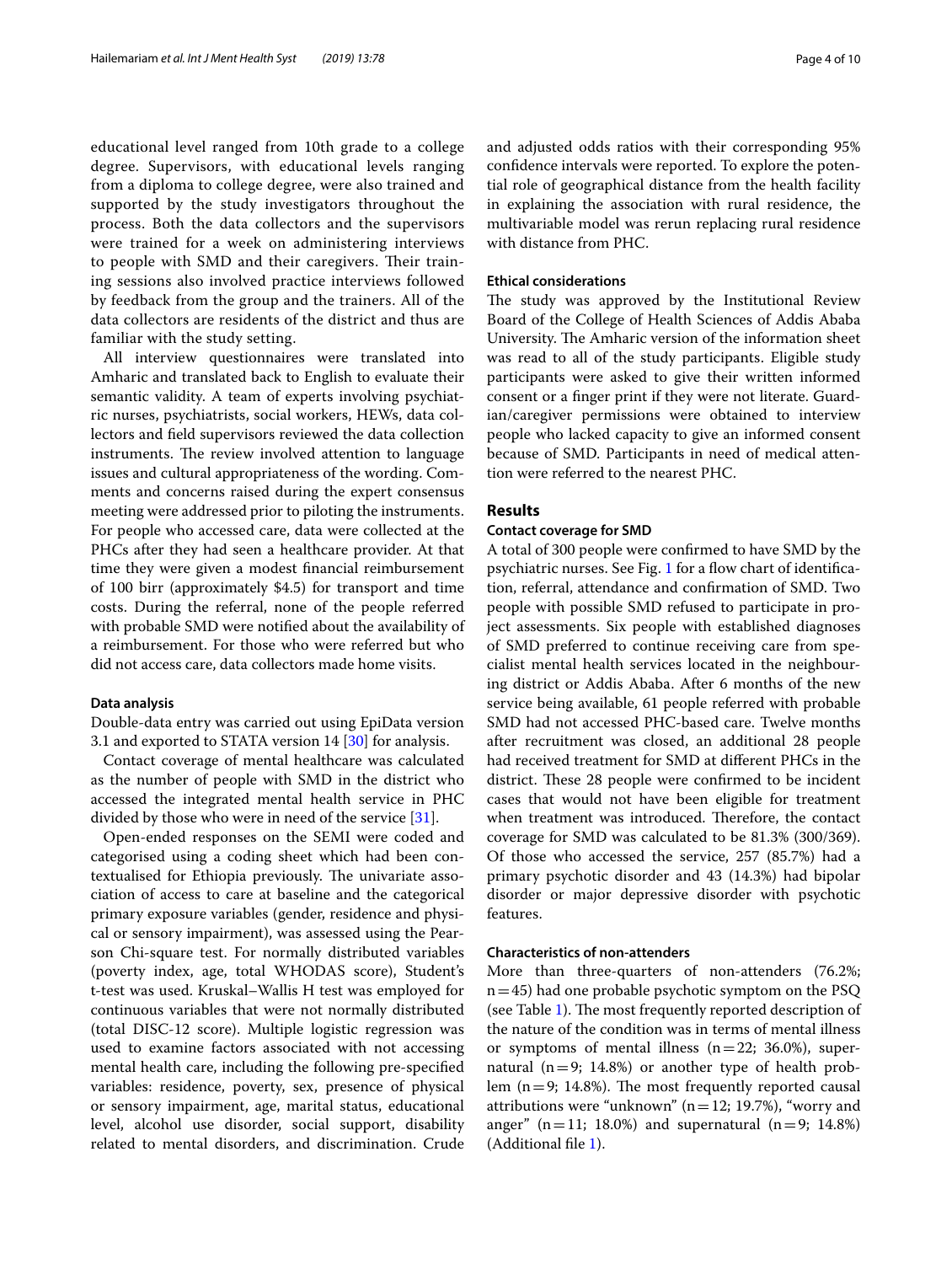

#### <span id="page-4-1"></span><span id="page-4-0"></span>**Table 1 Item frequencies for Psychosis Screening Questionnaire in non-attenders with probable SMD (n=61)**

|                       | Psychosis Screening Questionnaire item                                                                                          | Number (%) |
|-----------------------|---------------------------------------------------------------------------------------------------------------------------------|------------|
| Hypomania             |                                                                                                                                 |            |
| Introductory question | Have there been times when you felt very happy indeed without a break for days on end?                                          | 20 (32.8)  |
| First key question    | Was there an obvious reason for this?                                                                                           | 6(9.8)     |
| Second key question   | Did your relatives or friends think it was strange or complain about it?                                                        | 8(13.1)    |
| Thought insertion     |                                                                                                                                 |            |
| Introductory question | Have you ever felt that your thoughts were directly interfered with or controlled by some outside force or<br>person?           | 24 (39.3)  |
| First key question    | Did this come about in a way that many people would find it hard to believe, e.g. through telepathy?                            | 16(26.2)   |
| Paranoia              |                                                                                                                                 |            |
| Introductory question | Have there been times when you felt that people were against you?                                                               | 27(44.3)   |
| First key question    | Have there been times when you felt that people were deliberately acting to harm you or your interests?                         | 28 (45.9)  |
| Second key question   | Have there been times when you felt that a group of people was plotting to cause you serious injury or harm?                    | 26(43.3)   |
| Strange experiences   |                                                                                                                                 |            |
| Introductory question | Have there been times when you felt that something strange was going on?                                                        | 24(43.3)   |
| First key question    | Did you feel it was so strange that other people would find it very hard to believe?                                            | 19 (31.2)  |
| Hallucinations        |                                                                                                                                 |            |
| Introductory question | Have there been times when you heard or saw things that other people couldn't?                                                  | 26(43.3)   |
| First key question    | Did you at any time hear voices saying quite a few words or sentences when there was no one around who<br>might account for it? | 28 (46.7)  |
|                       | Any psychotic symptom                                                                                                           | 45 (76.4)  |
|                       | Yes to any introductory question                                                                                                | 41(68.3)   |
|                       | Yes to first key question                                                                                                       | 38 (64.4)  |
|                       | Yes to key question(s) highest level <sup>a</sup>                                                                               | 37(61.7)   |

<sup>a</sup> Second key question for hypomania or paranoia, or first key question for the other symptoms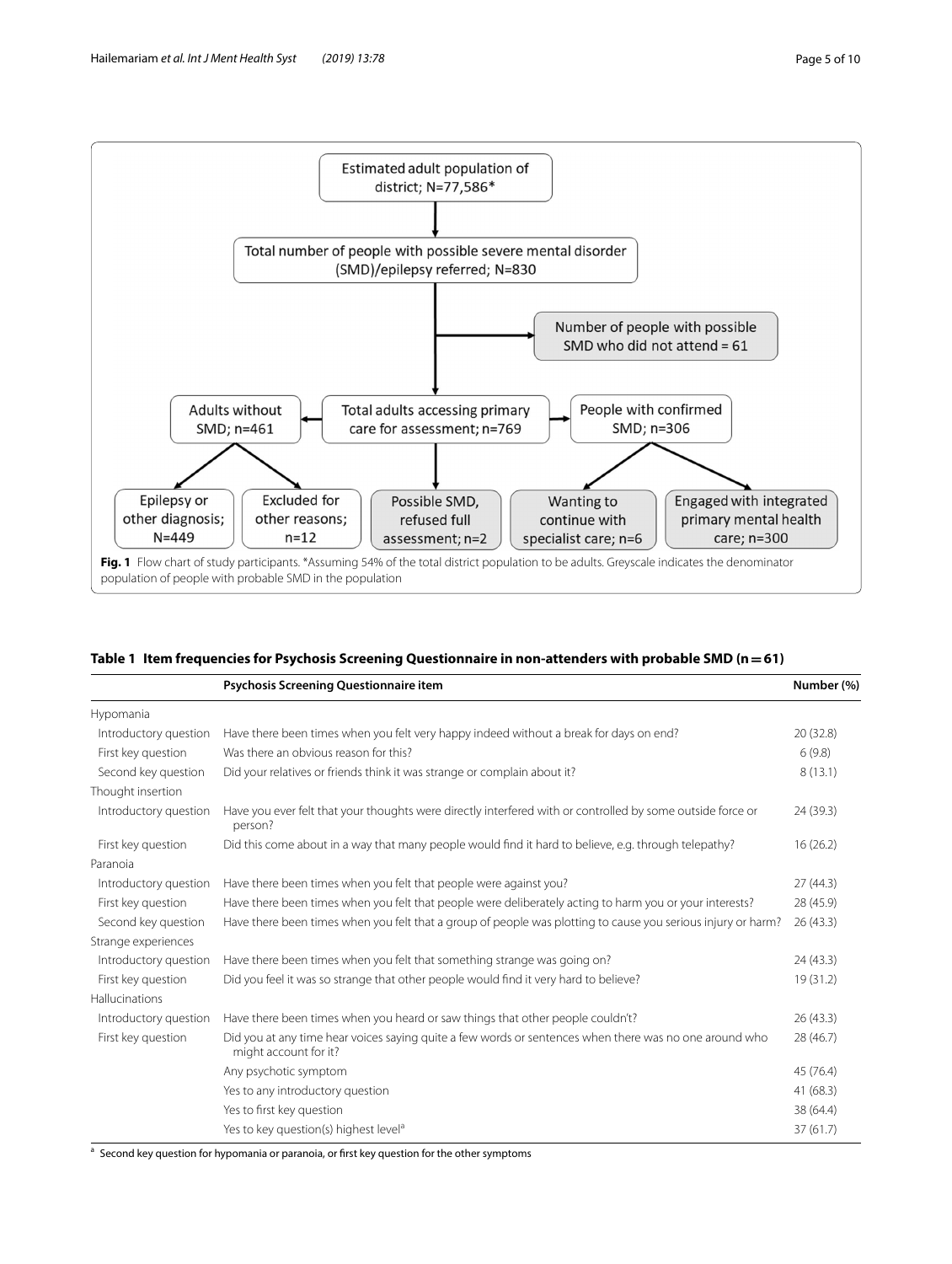#### <span id="page-5-0"></span>**Table 2 Barriers to access to care (BACE) [\[21](#page-9-19)] in nonattenders (n=61)**

| <b>Barriers to accessing care</b>           | Number (%) |
|---------------------------------------------|------------|
| Thought would get better by itself          | 27 (44.6)  |
| Concerns about cost of treatment            | 27 (44.6)  |
| Lack of money for transportation            | 23 (37.0)  |
| Thought no treatment for problem            | 22 (36.7)  |
| Wanted to handle it by themselves           | 18 (29.1)  |
| Problem did not bother them                 | 18 (29.1)  |
| Unsure about where to go or who to see      | 12 (19.7)  |
| Concerns about time                         | 10(16.9)   |
| Treatment did not work before               | 9(14.5)    |
| Ashamed to seek help                        | 8(13.1)    |
| Scared of forced hospitalisation            | 7(11.8)    |
| Not satisfied with available care           | 7(11.8)    |
| Thought people might look down upon them    | 7(11.8)    |
| Worried people might find out               | 6(9.4)     |
| Worried about side-effects of treatment     | 5(8.0)     |
| Worried about being treated differently     | 5(8.0)     |
| Concerns that might harm chances of work    | 5(8.0)     |
| Childcare and logistic problems             | 3(4.2)     |
| Concern that might harm chances of marriage | 3(4.2)     |
| Thought family would resist                 | 1(1.4)     |

The most frequently endorsed barriers to attending PHC for mental healthcare were the belief that the condition would get better without intervention (44.6%), concerns about the cost of treatment (44.6%) and transport (37.0%), and believing no treatment was available (36.7%). Concerns about stigma were less frequently endorsed (see Table [2\)](#page-5-0).

#### **Comparing attenders and non‑attenders**

Rural residence, but not gender, socio-economic status or physical/sensory impairment, was signifcantly associated with non-attendance for care (see Tables [3](#page-6-0) and [4](#page-7-0)). In the multivariable model, people with probable SMD who did not attend the PHC-based mental healthcare were more likely to reside rurally and to have less mental disorder-related disability than those who accessed services. When the multivariable model was rerun with 'rural residence' removed, living more than 180 min walking distance away from PHC was associated signifcantly with not accessing care.

#### **Discussion**

In this community-based study from Ethiopia, contact coverage with a new service which integrated mental healthcare into primary care was high (81.3%) and equitable with respect to gender, physical and sensory impairment, and socio-economic status. Rural residents had lower odds of accessing the service. Higher levels of mental disorder-related disability were associated with increased odds of engagement with PHC-based mental healthcare. The commonest reasons endorsed by those who did not engage with the service related to expectations that the illness to improve on its own and concerns about costs of accessing care.

#### **Contact coverage of mental healthcare**

A thorough case ascertainment process was used to identify people with probable SMD. The involvement of community-based health extension workers and community key-informants facilitated the tracing and referral of people with probable SMD in the district. We did not identify any cases missed during the initial ascertainment who engaged subsequently. None of the 61 non-engagers were treated for SMD in the following year. All of those newly identifed as contacting services (28 people) were reported to have developed the illness after the initial period of case ascertainment. This supports the previous fnding that key informants have high sensitivity in detecting people with probable SMD in the context of rural Ethiopia [[32](#page-9-30)].

Epidemiological estimates from neighbouring districts in Ethiopia indicate that schizophrenia and bipolar disorder have a combined prevalence of 0.97% of the adult population [[33,](#page-9-31) [34\]](#page-9-32). Out of the 160,000 total population of the Sodo district, an estimated 77,586) are adults [\[17](#page-9-15)]. If we take a conservative estimate that 50% of people with SMD need ongoing care, this would amount to 423 people needing services in Sodo district (compared to the 369 we identified). The variation of our study findings from this epidemiological estimate could be explained by the under-representation of people with afective psychosis in our sample, with only 14.3% of people with SMD accessing services having an affective psychosis. This may be due to the episodic course of bipolar disorder and better functional recovery between episodes  $[35]$  $[35]$ . Therefore, these people are less likely to be identifed by our methods of ascertainment.

#### **Comparing attenders and non‑attenders**

Rural residence was associated with non-attendance for PHC-based care. Our analyses indicate that geographical distance from the health centre is an important contributor to the efect of rural residence: residing more than 180 min away from PHC was associated signifcantly with not accessing care. Geographical inaccessibility was also reported by feld workers to be a barrier to attending for care. Some sub-districts in Sodo are hilly and do not have all-weather paths or roads. In our qualitative exploration of reasons for not engaging with care, respondents emphasised the difficulty conveying a person with SMD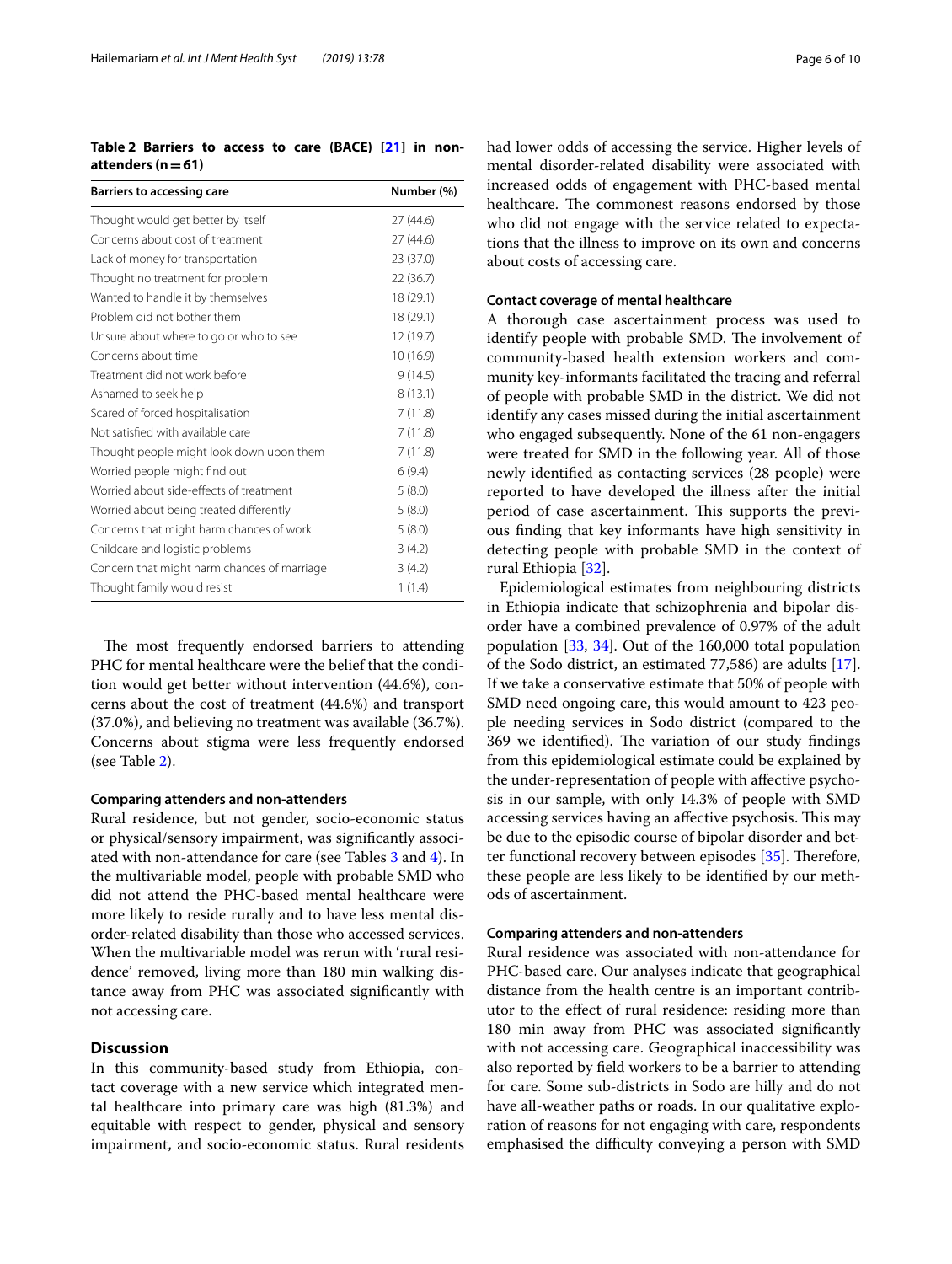### <span id="page-6-0"></span>**Table 3 Characteristics of study participants**

| Characteristic                                           | Accessed primary care-based                                                   | Did not access mental health                 | <b>Statistical significance</b>               |                   |
|----------------------------------------------------------|-------------------------------------------------------------------------------|----------------------------------------------|-----------------------------------------------|-------------------|
|                                                          | mental health care ( $n = 300$ )<br>care $(n=61)$<br>Number (%)<br>Number (%) |                                              | <b>Test statistic (degrees</b><br>of freedom) | P-value           |
| Socio-demographic                                        |                                                                               |                                              |                                               |                   |
| Age (years)                                              |                                                                               |                                              |                                               |                   |
| $18 - 24$                                                | 65 (21.7)                                                                     | 13(21.1)                                     | $z - 0.78(1)$                                 | $0.44^{b}$        |
| $25 - 34$                                                | 80 (26.7)                                                                     | 23 (38.0)                                    |                                               |                   |
| $35 - 44$                                                | 79 (26.3)                                                                     | 12 (19.7)                                    |                                               |                   |
| $45 - 59$                                                | 55 (18.3)                                                                     | 8(13.1)                                      |                                               |                   |
| $60+$                                                    | 21(7.0)                                                                       | 5(8.0)                                       |                                               |                   |
| Gender                                                   |                                                                               |                                              |                                               |                   |
| Male                                                     | 173 (57.4)                                                                    | 37 (60.6)                                    | $\chi^2$ 0.21 (1)                             | 0.64              |
| Female                                                   | 128 (42.5)                                                                    | 24 (39.3)                                    |                                               |                   |
| Residence                                                |                                                                               |                                              |                                               |                   |
| Urban                                                    | 60 (20.0)                                                                     | 4(6.6)                                       | $\chi^2$ 6.28 (1)                             | 0.01              |
| Rural                                                    | 240 (80.0)                                                                    | 57 (93.4)                                    |                                               |                   |
| Marital status                                           |                                                                               |                                              |                                               |                   |
| Married                                                  | 102 (33.8)                                                                    | 17(27.8)                                     | $\chi^2$ 0.83 (1)                             | 0.36              |
| Not married                                              | 199 (66.1)                                                                    | 44 (72.1)                                    |                                               |                   |
| Education                                                |                                                                               |                                              |                                               |                   |
| Formal education                                         | 144 (47.8)                                                                    | 30 (49.1)                                    | $\chi^2$ 0.04 (1)                             | 0.85              |
| Non-literate                                             | 157 (52.1)                                                                    | 31 (50.8)                                    |                                               |                   |
| Distance from health centre                              |                                                                               |                                              |                                               |                   |
| 60 min or less                                           | 193 (84.2)                                                                    | 36 (15.72)                                   | $z$ 1.26 (1)                                  | 0.21 <sup>b</sup> |
| 61-120 min                                               | 60 (81.0)                                                                     | 14 (18.9)                                    |                                               |                   |
| 121-180 min                                              | 36 (90.0)                                                                     | 4(10.0)                                      |                                               |                   |
| More than 180 min                                        | 11(61.1)                                                                      | 7(38.8)                                      |                                               |                   |
| Religion                                                 |                                                                               |                                              |                                               |                   |
| Orthodox Christian                                       | 271 (90.3)                                                                    | 57 (93.4)                                    | $\chi^2$ 1.01 (2)                             | 0.60              |
| Muslim                                                   | 10(3.2)                                                                       | 2(3.8)                                       |                                               |                   |
| Protestant/other                                         | 20(6.4)                                                                       | 2(3.8)                                       |                                               |                   |
| Social support                                           |                                                                               |                                              |                                               |                   |
| Intermediate or good                                     | 206 (69.3)                                                                    | 41 (67.2)                                    | $\chi^2$ 0.11 (1)                             | 0.74              |
| Poor                                                     | 91 (30.6)                                                                     | 20(32.7)                                     |                                               |                   |
| Discrimination (total score on DISC-12)                  | Median 4 (25th centile 1, 75th<br>centile 8)                                  | Median 3 (25th centile 0, 75th<br>centile 9) | $x^2$ 0.23 (1)                                | 0.63 <sup>c</sup> |
| Poverty index (0 to 8) <sup>a</sup>                      | Mean 4.2 (SD 1.8)                                                             | Mean 4.4 (SD 1.9)                            | t 0.66 (352)                                  | 0.51              |
| Clinical                                                 | N (%)                                                                         | N (%)                                        |                                               |                   |
| Physical/sensory impairment ("great deal of difficulty") |                                                                               |                                              |                                               |                   |
| Mobility                                                 | 26(8.6)                                                                       | 7(11.5)                                      | $\chi^2$ 0.18 (1)                             | 0.68              |
| Using hands or fingers                                   | 19(6.3)                                                                       | 6(9.8)                                       |                                               |                   |
| Seeing                                                   | 4(1.3)                                                                        | 1(1.6)                                       |                                               |                   |
| Hearing                                                  | 19(6.3)                                                                       | 1(1.6)                                       |                                               |                   |
| Hazardous alcohol use                                    |                                                                               |                                              |                                               |                   |
| AUDIT < 8                                                | 221 (73.4)                                                                    | 44 (72.1)                                    | $\chi^2$ 0.04 (1)                             | 0.84              |
| $AUDIT \geq 8$                                           | 80 (26.5)                                                                     | 17(27.8)                                     |                                               |                   |
| Disability (total score on WHODAS 12)                    | Mean 35.7 (SD 11.5)                                                           | Mean 30.5 (SD 13.6)                          | t 3.13<br>(df 356)                            | < 0.01            |

*WHODAS 12* World Health Organization Disability assessment Schedule, *SD* standard deviation, *PHQ* Patient Health Questionnaire, *AUDIT* Alcohol Use Disorders Identifcation Checklist

<sup>a</sup> Poverty index = composite including type of roof, kitchen, having mobile phone, television, radio, access to electricity, sanitation, and source of water

<sup>b</sup> Test for trend

 $c$  Kruskal–Wallis equality-of-populations rank test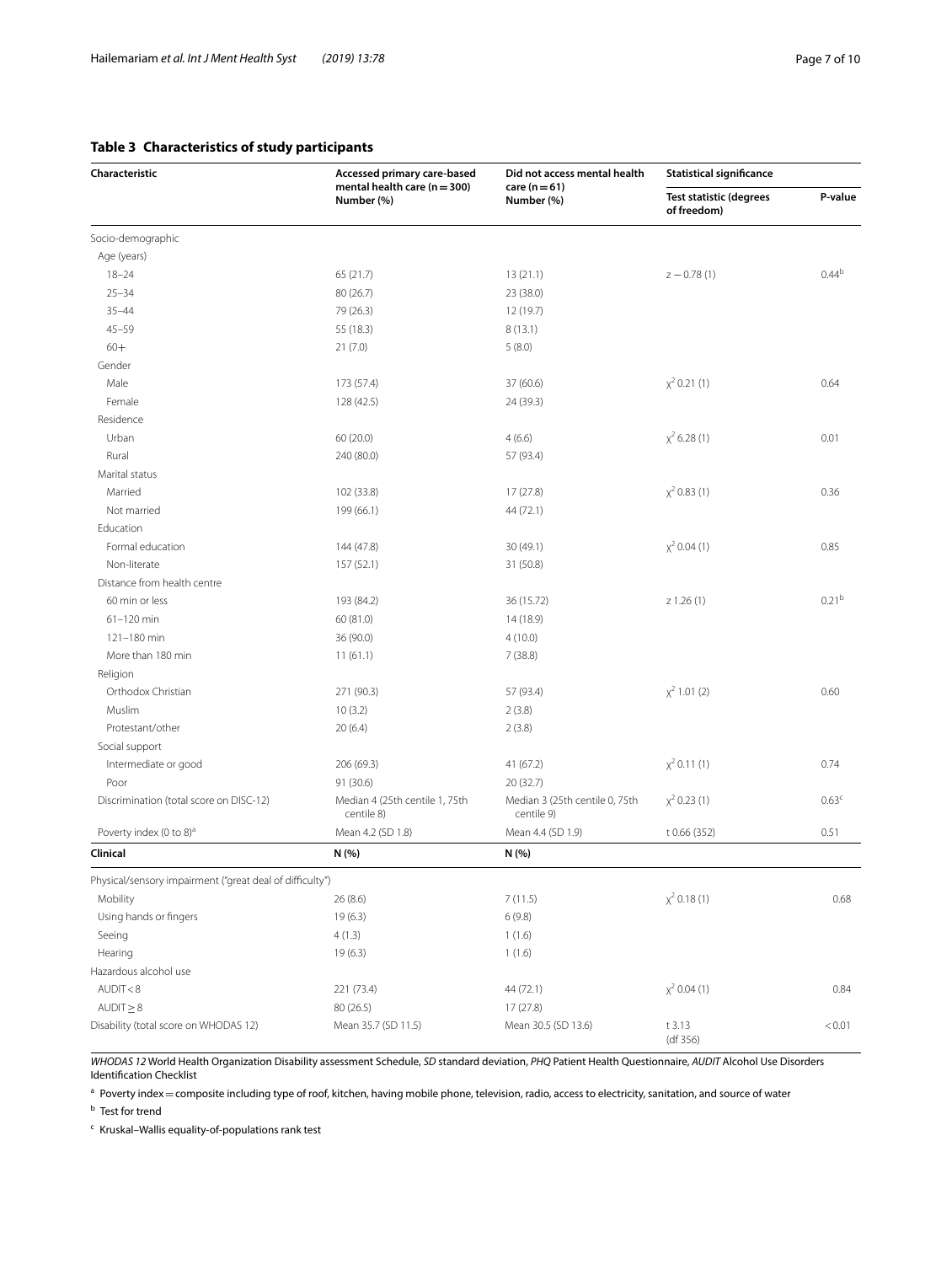| <b>Characteristics</b>                               | Crude odds ratio (95% confidence<br>interval) | Adjusted odds ratio<br>(95% confidence<br>interval) |
|------------------------------------------------------|-----------------------------------------------|-----------------------------------------------------|
| Disadvantaged groups                                 |                                               |                                                     |
| 1 point increase on poverty index <sup>a</sup>       | 1.05(0.90, 1.22)                              | 0.98(0.82, 1.17)                                    |
| Female sex                                           | 0.87(0.49, 1.53)                              | 0.85(0.43, 1.65)                                    |
| Presence of physical or sensory impairment           | 0.92(0.63, 1.35)                              | 1.32 (0.54, 3.23)                                   |
| Rural area residence                                 | 3.56 (1.24, 10.21)                            | 3.81 (1.22, 11.89)                                  |
| Other associated factors                             |                                               |                                                     |
| Age (years)                                          | 0.99(0.97, 1.01)                              | 0.99(0.96, 1.01)                                    |
| Unmarried                                            | 1.32 (0.72, 2.43)                             | 1.81 (0.84, 3.93)                                   |
| No formal education                                  | 0.94(0.54, 1.64)                              | 1.20(0.63, 2.30)                                    |
| Presence of alcohol use disorder                     | 1.06 (0.57, 1.97)                             | 1.18(0.55, 2.50)                                    |
| Poor social support                                  | 1.10(0.61, 1.98)                              | 1.49 (0.78, 2.86)                                   |
| point increase in WHO Disability Assessment Schedule | 0.96(0.94, 0.98)                              | 0.95(0.92, 0.98)                                    |
| point increase in discrimination and stigma scale    | 0.99(0.95, 1.03)                              | 1.01(0.97, 1.06)                                    |

#### <span id="page-7-0"></span>**Table 4 Multivariable model for factors associated with non-accessing primary care-based mental healthcare (n=345)**

<sup>a</sup> Poverty index = composite including type of roof, kitchen, having mobile phone, television, radio, access to electricity, sanitation, and source of water

who does not agree to treatment when public transport is not available [[36](#page-9-34)].

Although other studies suggested poorer households could have lesser access to health services [\[37](#page-9-35)] and this was anticipated to be a barrier in the formative qualitative work [\[7](#page-9-6)], we found that poverty was not a barrier for initial contact with PHC-based mental healthcare. Nevertheless, in those who did not attend, afordability of accessing care was an important concern. A possible explanation is the relative homogeneity of socio-economic status in the study site, and the challenge of distinguishing between levels of poverty. In our follow up qualitative work in this setting, afordability of treatment was reported to be a challenge to ongoing access to care for all participants [[36](#page-9-34)]. Even those who had managed to initiate access to PHC-based mental healthcare doubted their ability to pay for ongoing access. Those who did managed to mobilise funds to attend at least once may have been motivated by the greater severity of disorder, as indicated by the higher level of mental disorder-related disability.

In our study, only 9 (14.8%) people who did not access PHC-based mental healthcare framed their problem in terms of supernatural aetiology. The most frequently provided explanation of the problem in those who did not engage was either mental illness or symptoms of mental illness ( $n=22$ ; 36.0%). This could be the effect of social desirability bias as there is an educational level diference between the respondents and the data collectors, even though the data collectors were recruited from the same community. We were not able to compare diferences in causal attributions of mental illness between those who

did not engage and those who did engage. This could be an important area of exploration for future studies.

#### **Implications**

This study focused on contact coverage with integrated mental health services, but this only reflects one-off contact with services and may not translate into mental health benefits (i.e. effectiveness coverage). There is need for prospective evaluation of the equity of access to long-term care in people with SMD in this setting. As discussed, from our qualitative work [[36](#page-9-34), [38\]](#page-9-36), we anticipate that poverty will be an important factor in sustained engagement with mental health care.

Addressing the multiple challenges faced by rural residents is key to achieving equitable access to PHC-based mental healthcare in this setting. Interventions to expand access to afordable means of transportation may facilitate engagement by rural residents and people who have to travel long distances to get to the nearest health centre. Moreover, fexible service confgurations such as service outreach into the community may be needed to achieve better coverage for rural residents.

Protection of economically vulnerable families against catastrophic healthcare expenditure through a universal health insurance coverage could be helpful. Families often experience unbearable economic distress and may fail to access healthcare due to a system that is structured around out-of-pocket fnancing [\[39](#page-9-37)]. Augmenting the current low-cost healthcare service delivery with other economic interventions such as livelihood diversifcation could facilitate access by the economically vulnerable. Interventions such as revolving credit services via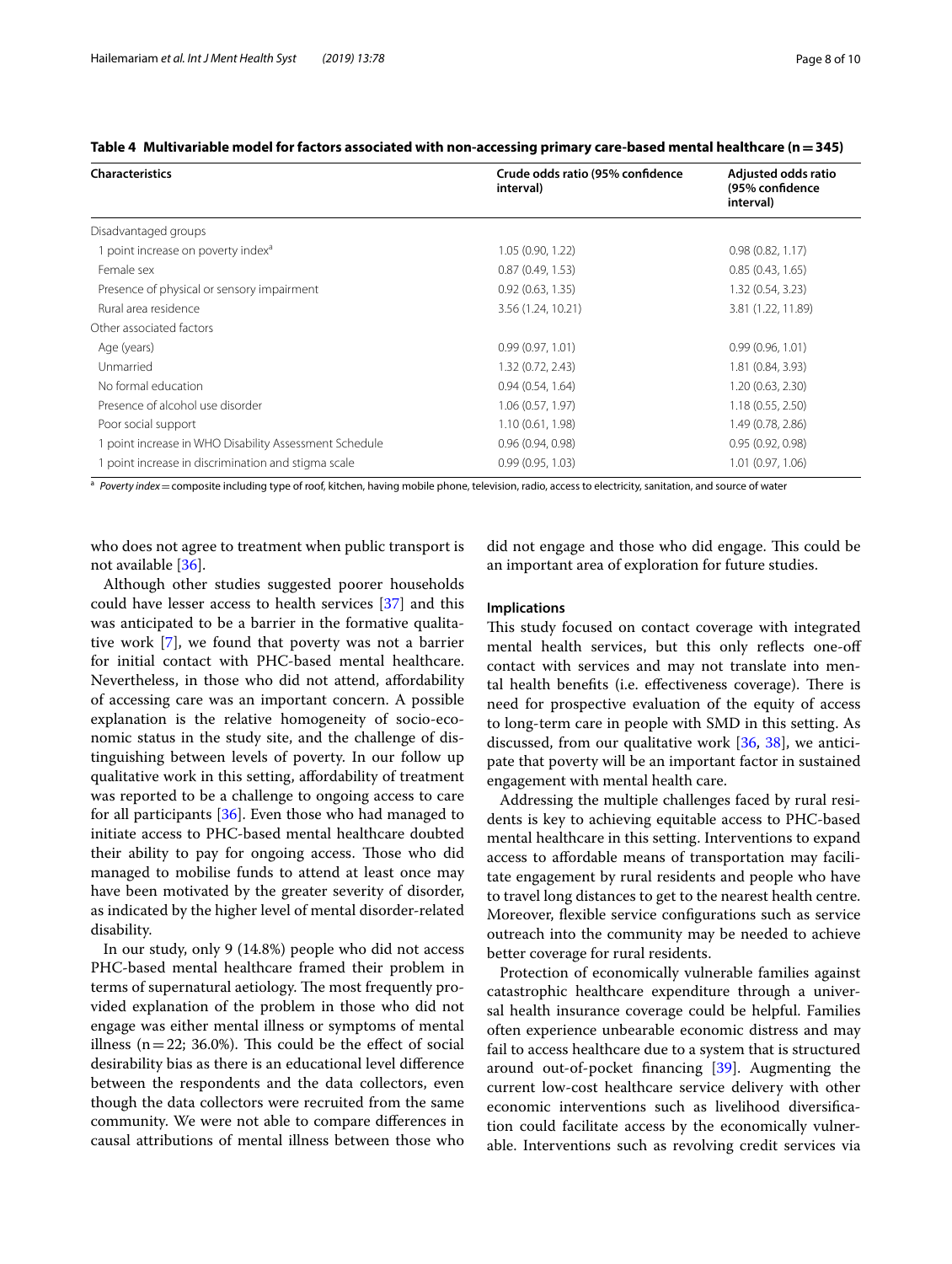involvement in service user groups could enable destitute households to engage with care. Strengthening rural literacy programs and introducing mental health awareness raising initiatives could enable people who did not access care due to the perception that mental illness is not treatable.

#### **Strengths and limitations**

As far as we are aware, this is the only community-based study investigating access to primary care-based mental health care for people with SMD in a low-income country. Strengths of the study include the use of validated and contextualised measures, and the involvement of mental health specialists to confirm the diagnosis of SMD. There were, nonetheless, potential limitations of our study. People with SMD who were away from their homes, for example due to migration to larger urban centres or seeking help from traditional and faith-based healing sites, at the time of the study would not have been included.

The study provided reimbursement for travel costs and time to those who attended the PHC on the designated date. Although the potential participants were not informed about this payment by the community key informants, it is possible that some heard by wordof-mouth and that this payment could have acted an incentive to attend the facility. However, the amount of compensation provided for the study participants was modest and not large enough to lead all probable cases to attend PHC.

The lack of association between poverty and nonattendance could refect the lack of standardized and operational measures of poverty for this setting, although we made use of a diverse indicators of poverty which were informed by measures used in the Demographic and Health Survey for Ethiopia [\[40](#page-9-38), [41](#page-9-39)]. Due to logistical limitations, we were not able to administer OPCRIT+ to the people with possible SMD who did not engage with care. This would have required specialist mental health professionals travelling to remote rural households which was not feasible. Therefore, it is possible that some of the people who did not engage with care did not have SMD. This would have led us to under-estimate the contact coverage.

#### **Conclusion**

Integrating mental healthcare into primary care can achieve high levels of coverage in a rural African setting, which is equitable with respect to gender, physical impairment and socio-economic status. Flexible service confgurations such as service outreach into the community may be needed to achieve better coverage for rural residents.

#### **Supplementary information**

**Supplementary information** accompanies this paper at [https://doi.](https://doi.org/10.1186/s13033-019-0332-5) [org/10.1186/s13033-019-0332-5.](https://doi.org/10.1186/s13033-019-0332-5)

<span id="page-8-0"></span>**Additional fle 1:** Perceived nature and cause of the problem in nonattenders with probable SMD ( $n=61$ ).

#### **Abbreviations**

BACE: Barriers to Access to Care Evaluation; BPIRC: Brief Physical Impairment Rating checklist; DISC: discrimination and stigma scale; HEW: health extension workers; mhGAP: mental health Gap Action Programme; LMIC: low- and middleincome countries; OPCRIT: Operational Criteria Checklist; PRIME: PRogramme for Improving Mental health carE; SEMI: Short Explanatory Model Interview; SMD: severe mental disorders; WHO: World Health Organisation; WHODAS: World Health Organisation Disability Assessment Schedule; WFW: Work and Family Well-being; PHC: primary health care; PSQ: Psychosis Screening Questionnaire.

#### **Acknowledgements**

We wish to express our gratitude to all PRIME project data collectors, feld supervisors, primary care staff and psychiatric nurses who were part of the data collection process.

#### **Authors' contributions**

CH and MH conceived the idea. MH supervised the feld work and monitored the data entry. MH, CH, GM and MP were involved in the statistical analysis. MH drafted the frst version of the manuscript. All authors contributed to interpretation of the fndings. All authors read and approved the fnal manuscript.

#### **Funding**

This study is a direct output of a Ph.D. funded through the PRogramme for Improving Mental health carE (PRIME). This work was supported by the UK Department for International Development [201446]. The views expressed do not necessarily reflect the UK Government's official policies. C.H. is funded by the National Institute of Health Research (NIHR) Global Health Research Unit on Health System Strengthening in Sub-Saharan Africa, King's College London (GHRU 16/136/54) using UK aid from the UK government. The views expressed in this publication are those of the author(s) and not necessarily those of the NIHR or the Department of Health and Social Care. CH additionally receives support from AMARI as part of the DELTAS Africa Initiative [DEL-15-01].

#### **Availability of data and materials**

The data are being used for a Ph.D. student (MH) for her thesis and are not, therefore, available at the present time to the general public. The data may be requested from the corresponding author for verifcation of the analyses in this paper.

#### **Ethics approval and consent to participate**

The study was approved by the Institutional Review Board of the College of Health Sciences of Addis Ababa University. The study objectives were explained to all participants before they were invited to participate in the interviews. The Amharic version of the information sheet was given to all participants and read out for those who are not literate. Participants were asked to give their written consent or a thumb-print to indicate consent to participate in the study and publication of the information obtained. Service users who were found to be in need of medical attention were referred to the nearest PHC.

#### **Consent for publication**

Not applicable.

#### **Competing interests**

The authors declare that they have no competing interests.

#### **Author details**

<sup>1</sup> Department of Psychiatry, School of Medicine, College of Health Sciences, Addis Ababa University, WHO Collaborating Centre for Mental Health Research and Capacity-Building, Addis Ababa, Ethiopia.<sup>2</sup> Centre for Innovative Drug Development and Therapeutic Trials for Africa (CDT-Africa), College of Health Sciences, Addis Ababa University, Addis Ababa, Ethiopia.<sup>3</sup> Centre for Affective